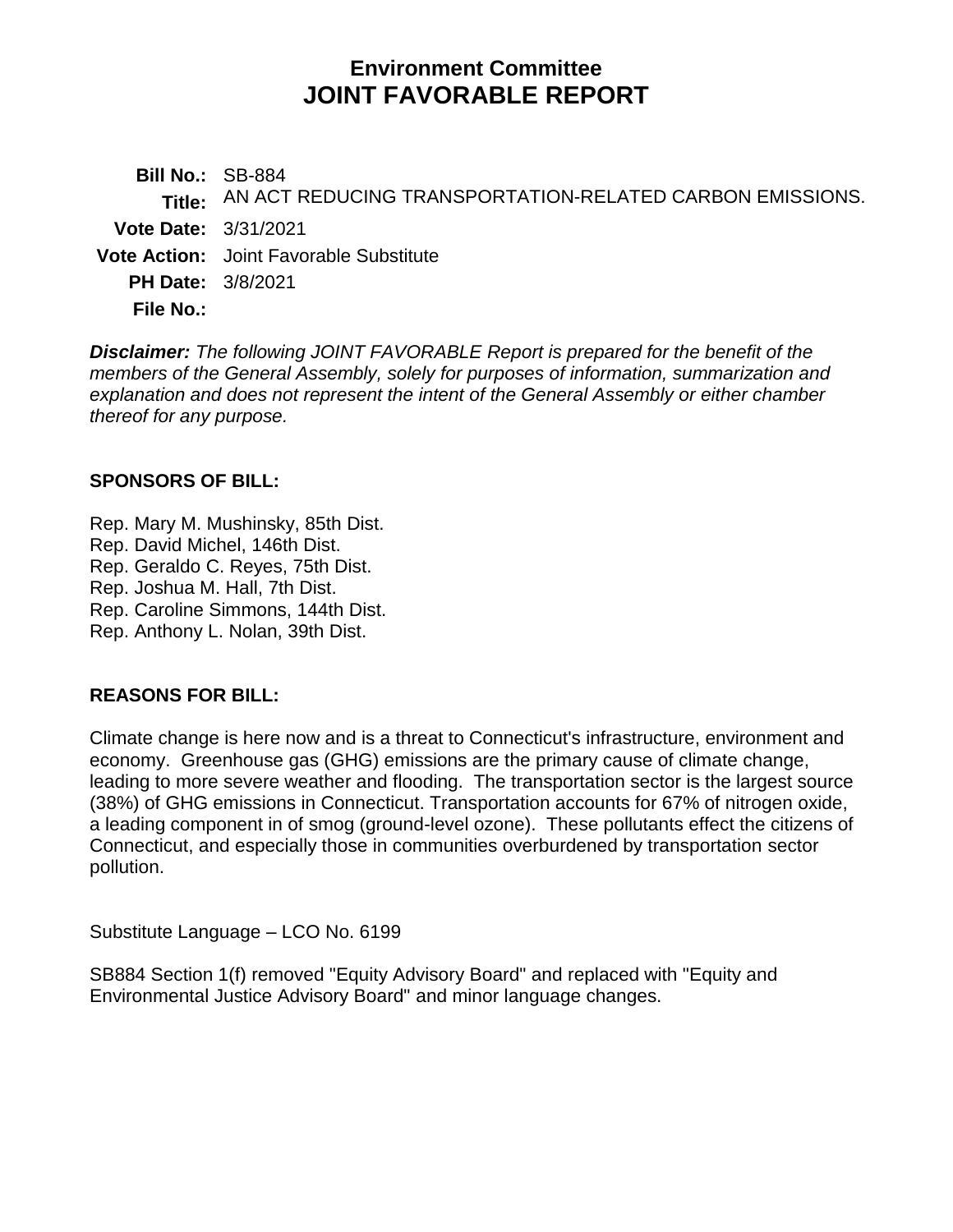# **RESPONSE FROM ADMINISTRATION/AGENCY:**

#### **Katie Dykes, Commissioner, Department of Energy and Environmental Protection.**

The Transport and Climate Initiative Program (TCI-P) is a bipartisan regional collaboration to cap and reduce greenhouse gas (GHG) emissions from on-road transportation, gas and diesel vehicles, and increase funding to equitable, cleaner and improved transportation system. Connecticut will invest over in \$1 billion in clean transportation over the next decade. More than a third of the investment is directed at communities that are underserved by transportation systems and overburdened by transportation sector pollution.

## **Garrett Eucalitto, Deputy Commissioner, Department of Transportation**

SB884 requires a cap on carbon dioxide  $(CO<sub>2</sub>)$  emissions from gasoline and on-road diesel and require wholesale fuel suppliers to purchase "allowances" at auction to cover emissions from those fuels. TCI-P guarantees at least 26% in carbon emissions from transportation between 2022 and 2032. Projected generated revenues of \$89 million in 2022 and \$117 million in 2032.

SB884 addresses the inequitable impact of past infrastructure funds that split communities, increased vehicle emission lead to increased poor air quality. The bill establishes a committee of equity and environmental justice advocates helps effective targeted funds.

#### **David Lehman, Commissioner, Department of Economic and Community Development**

Transportation Climate Initiative Program (TCI-P) is a market mechanism, caps carbon dioxide  $(CO<sub>2</sub>)$  emissions for gasoline and on-road diesel fuel and requires wholesale fuel suppliers to purchase "allowances" to cover tailpipe emissions from gas and on-road diesel. Revenue raised through auctions benefits Connecticut through investment in green transportation and improvements in infrastructure.

# **NATURE AND SOURCES OF SUPPORT:**

#### **Ruth Canovi, Director, Advocacy, American Lung Association in Connecticut**

The American Lung Association released a report titled "The Road to Clean Air" in September 2020 that demonstrates cost savings and potential health costs. American Lung Association supports people from the harm of air pollution with respect to people with disproportionate exposure of local sources. Frequently many of those exposed to air pollution are in communities of color with lower incomes. People in these communities have greater exposure to lung disease. TCI-P funds and investment reduce burdens of transportation pollutants assist Connecticut's most impacted communities.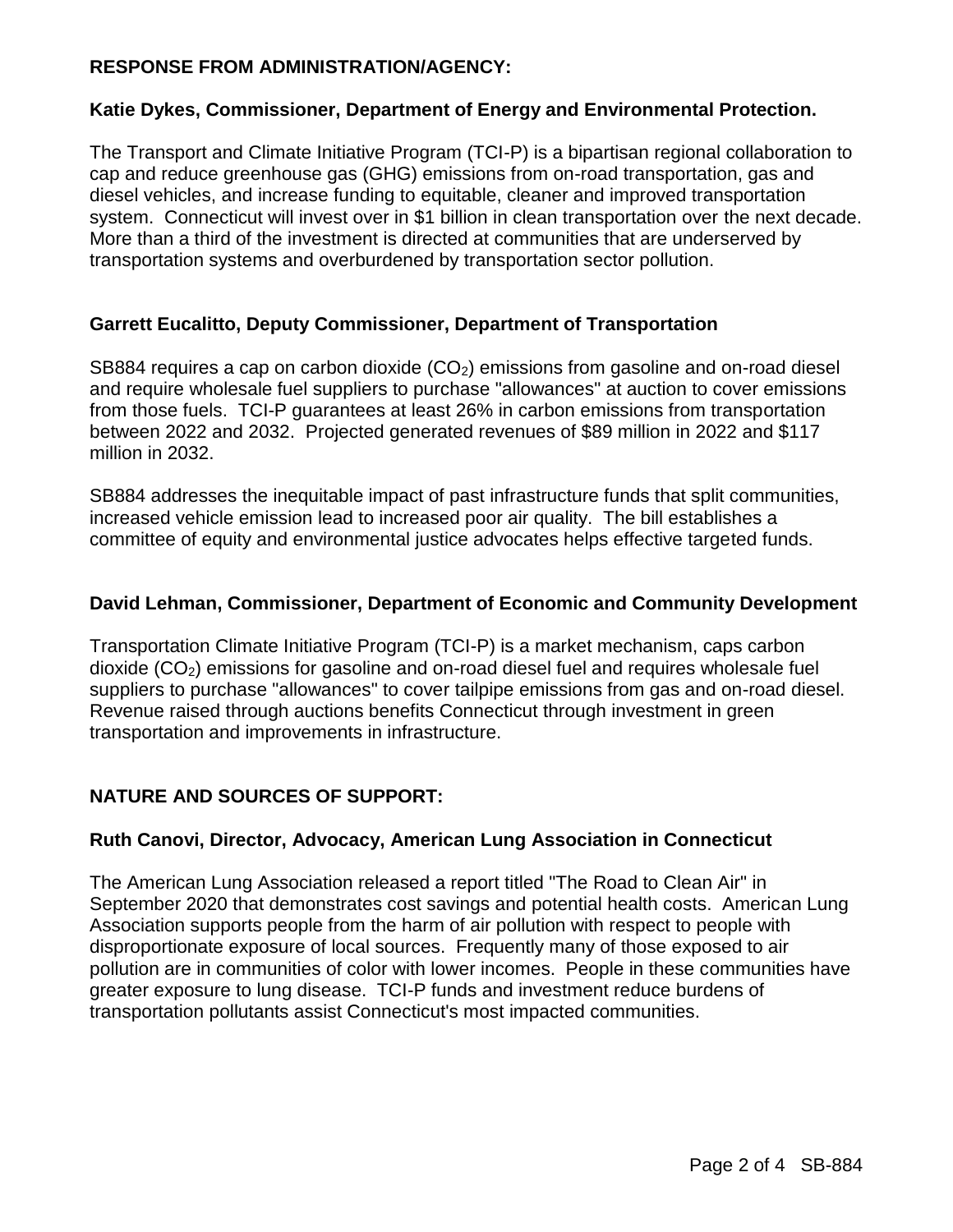# **Louis Rosado Burch, Director, Citizens Campaign for the Environment**

Combustion of fossil fuels is a major contributor to climate change. Combustion of fossil fuels cause harmful air emissions can contribute to asthma, heart disease and other pulmonary diseases. SB884 reduces carbon emissions, raises revenues to invest in infrastructure, invest in infrastructure, and invests in disadvantaged communities affected by air pollution and underserved transportation.

#### **Thomas D. Dorsey, Manager Legislative Affairs, Eversource Energy**

Eversource supports the Transportation and Climate Initiative Program (TCI-P) to reduce transportation emissions and associated greenhouse gases. TCI-P purpose is to reduce greenhouses in the region and invest in sustainable and clean transportation for the future. Eversource is a partner to work towards a cleaner future, as it aims to be carbon neutral by 2030. Eversource recognizes approximately 40% of greenhouse gas emissions come from the transportations sector and disproportionately affects certain communities. Eversource works directly with stakeholder to reduce greenhouse gases with support of electric utility infrastructure to support electric vehicle charging stations.

#### **Shubhada Kambli, Director of Sustainability, City of Hartford**

Consumer protections in TCI-P are important. The protection as adding allowances to prevent excessive cost increases and regular reviews by stakeholders to contain costs passed on to the consumer. SB884 includes environmental justice provisions to include fair labor standards, diverse hiring and workforce development. SB884 provides for an advisory body that contains diverse representation, responsibilities and significant agency to construct the program. SB884 creates action for both climate change and environmental justice.

#### **Lori Brown, Executive Director, Connecticut League of Conservation Voters**

TCI-P is necessary to address climate change, cleaner air and improved infrastructure in Connecticut. SB884 legislation seeks input from low-income and other marginalized communities to address equity and environmental justice issues.

To comply with Connecticut's Global Warming (GWSA) standards, the state must reduce greenhouse emissions by 45% below 2001 standards and 80% by 2030. TCI-P provides a solution to address climate goals, provides net benefits to the economy, public health and infrastructure.

*The Environment Committee received more than 100 testimonials in support of SB884.*

#### **NATURE AND SOURCES OF OPPOSITION:**

#### **Michael J. Fox, Executive Director, Gasoline & Automotive Service Dealers of America**

The governor states TCI-P will not amount to more than \$.05 per gallon and retail gas prices are low. From January 2020 to March 2021 gas prices increased across the state by \$.18